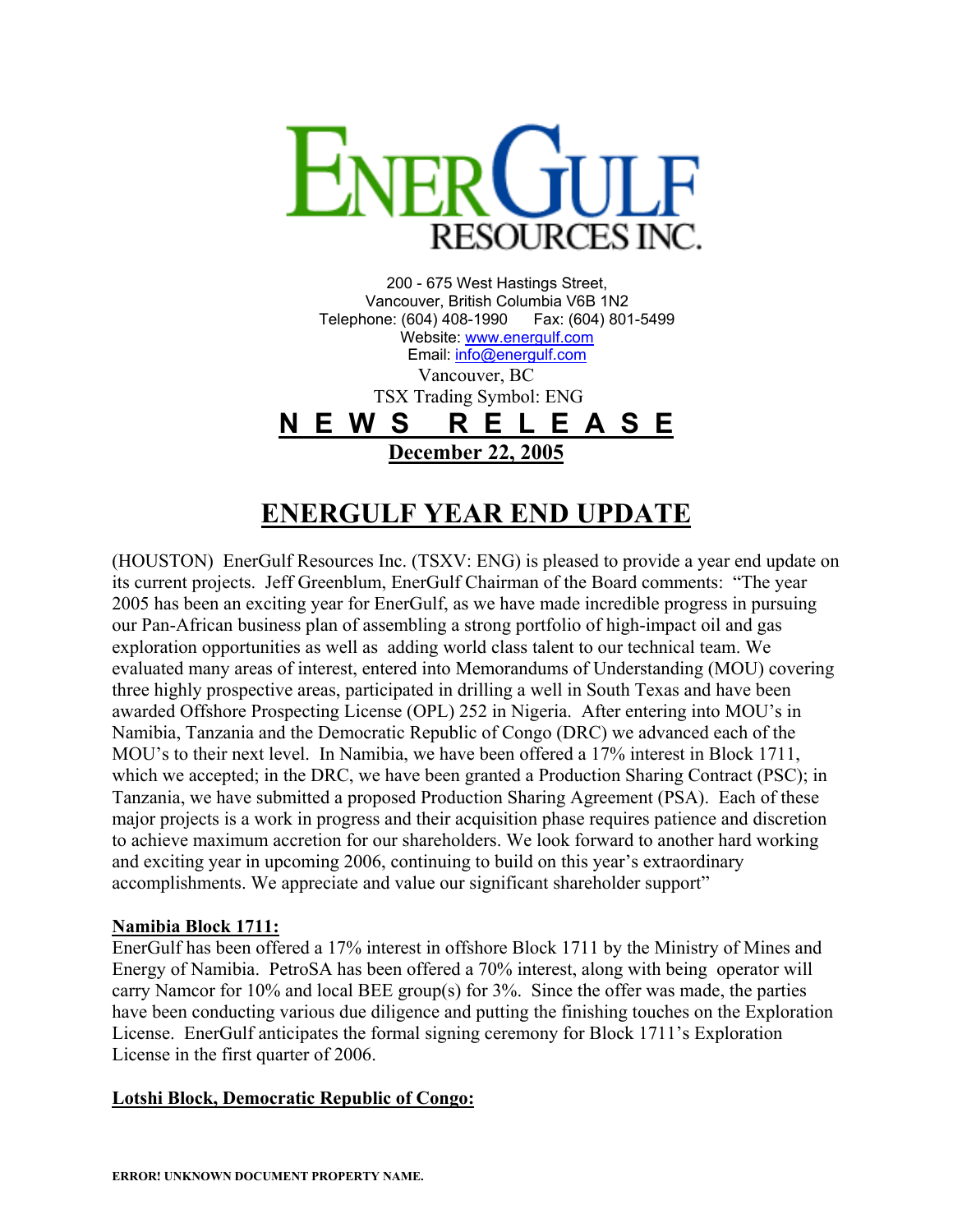EnerGulf's wholly owned subsidiary, EnerGulf Africa Ltd. was granted an oil and gas PSC covering the Lotshi Block (420 sq. km) in the Congo Salt Basin, onshore, DRC. Per the terms of the PSC, and after Presidential decree, EnerGulf will pay a signature bonus of US\$500,000 for a 90% interest in the PSC and will provide a letter of credit of US\$500,000 toward its work program. EnerGulf will be the operator of the Block and will carry Cohydro, the parastatal oil company, for a 10% interest. EnerGulf has also been informed by the Ministry of Energy, that it will be granted and/or participate in additional blocks and is continuing to negotiate for further interests in the area. Preliminary technical work needed to commence the work program is currently ongoing.

## **Nigeria OPL 252:**

EnerGulf is in discussions with various parties, including the government of Nigeria, concerning the terms commensurate with signing OPL 252's PSC. The EnerGulf (60%)/Derock (40%) JV has been informed that January 30, 2006 is currently the deadline to satisfy the US\$81 million signature bonus. EnerGulf, as technical partner of the JV, is conducting a technical review and is developing estimates of the hydrocarbon potential of the block.

## **Tanga Block, Tanzania:**

EnerGulf has submitted its proposed PSA to the Tanzania Petroleum Development Commission (TPDC) and is awaiting an official reply. EnerGulf has made a fair and reasonable offer as to the proposed work program in the submitted PSA. If TPDC has not agreed to the offer by December 31, 2005, EnerGulf will reassess the Tanga Block's potential and importance to EnerGulf's overall business plan and determine what further course of action to take.

## **Longoria 174 #1, Duval County, Texas:**

EnerGulf has been advised by the operator of the well, Killam Oil Company, that due to mechanical difficulties, testing procedures have not yet been completed on the Yegua sands. EnerGulf continues to be optimistic that the well will prove to be commercial. EnerGulf, through its wholly owned subsidiary, EnerGulf Corporation, holds a 5% working interest in the well and has paid 5% of the drilling and completion costs.

EnerGulf continues to evaluate potential new projects throughout Africa and the world. Further developments concerning current and future projects will be made public as events warrant.

On Behalf of the Board of Directors of ENERGULF RESOURCES INC.

"*Jim Askew* ", President

Contact information: Clive Brookes, Director Tel: (888) 822-8441 Fax: (604) 801-5499 website: [www.energulf.com](http://www.energulf.com/) email: [info@energulf.com](mailto:info@energulf.com)

Certain disclosure in this release, including management's assessment of EnerGulf's plans and projects, constitute forward-